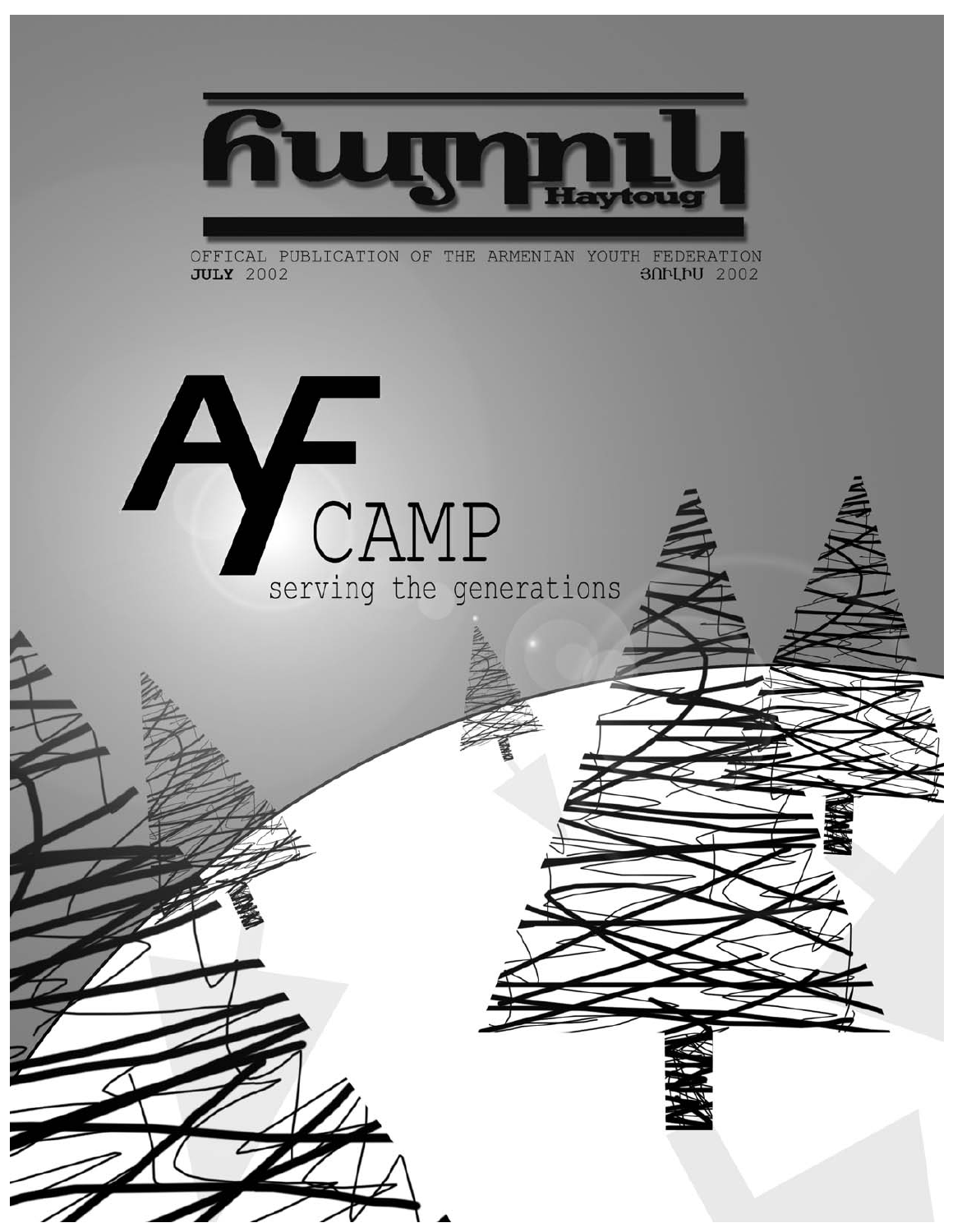### contents



The Official Publication of the Armenian Youth Federation

ARF Youth Organization of Western America



Editorial Staff Talar Chahinian Talin Gulesserian Tanya Gulesserian Maria Hovsepian Viken Jermakian (CE Rep.) Houry Kizirian Silva Tovmassian

For all Armenian Youth residing in Western America who strive for the national, social and economic liberation of the Armenian people.Haytoug is distributed free of charge within the community. Financial contributions may be made to the address below.

The opinions expressed in the Haytoug publication are not soley and necessarily opinions the Armenian Youth Federation. Haytoug encourages all Armenian youth to express their thoughts and opinions in this publication.

*Submissions for publication in Haytoug may be sent to the address below.*

**Armenian Youth Federation** 104 North Belmont Street, Suite 306 Glendale, California 91206 Haytoug@mail.com 818.507.1933



editorial



about the ancyouth press release

5

from ayf to anc & beyond: building political bridges advance the armenian cause through political activism



6 7 8 9 10 11 12 13 the power of one STAFFWRITER media control TALAR CHAHINIAN fun pages COMPILED BY STAFFWRITER perspective LISSED SOUKIASSIAN fun pages COMPILED BY STAFFWRITER language fun facts STAFFWRITER dro **STAFFWRITER** obituaries **STAFFWRITER** the new generation of the arf **STAFFWRITER** ayf camp STAFFWRITER

14 open letter HRAG YEDALIAN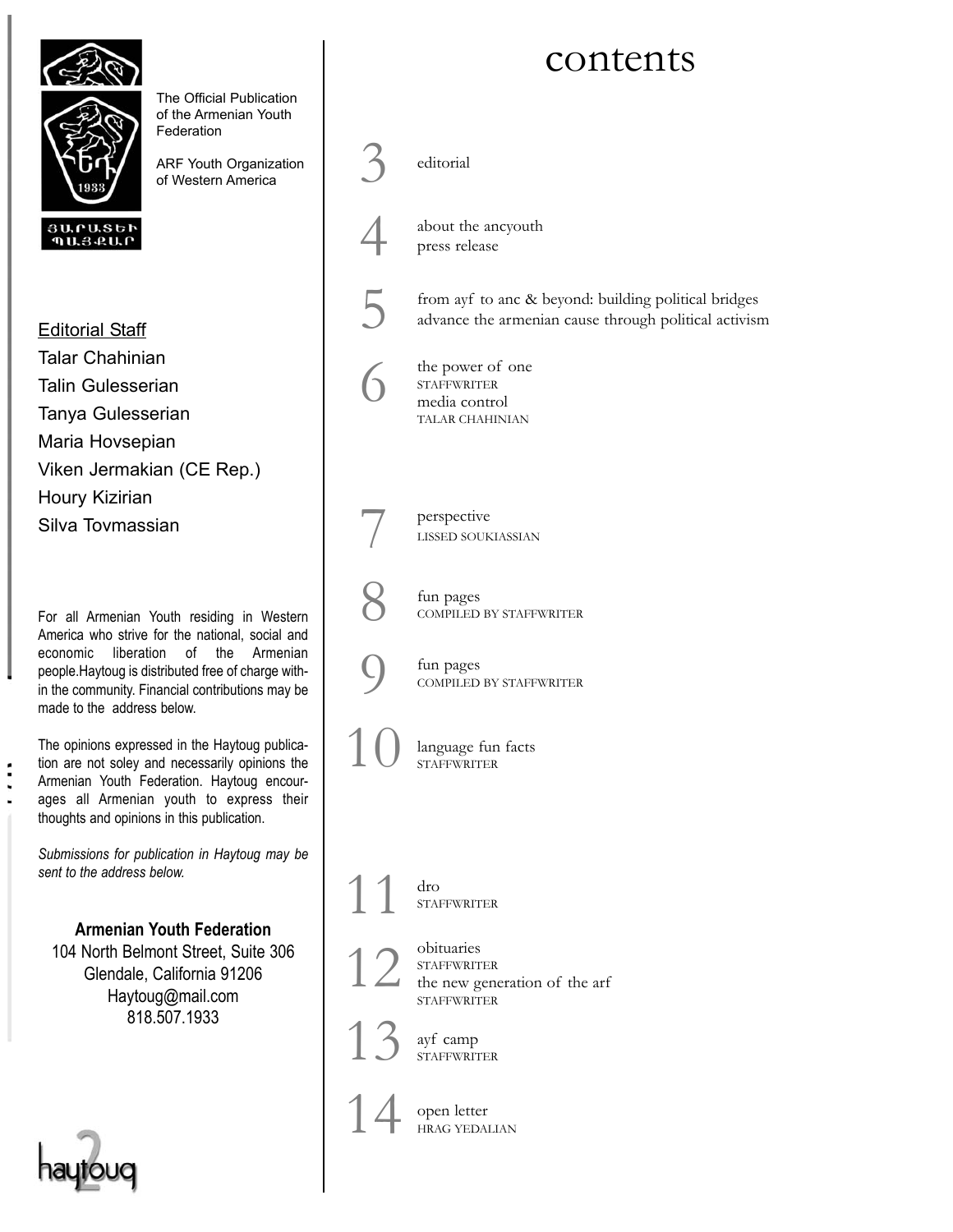# EDITORIAL

Summer days are once again here. The hot summer sun has begun to shine on Southern California symbolizing the long days of freedom, laziness and relaxation for the thousands of students on vacation. For the Armenian community of California, it is the closing ceremony of the HMEM Navasartian games that marks the beginning of summer. Due to obvious circumstances of summer vacations, organizational activity in the community also takes a break during this period of the year. As people throw "routine" out the window, with it go meetings, volunteer work, and the planning of events. It is true that people need and deserve a break from the hustle and bustle of our everyday fast-pace life, in order to be re-energized for the next year. Yet do Armenian-Americans, particularly the youth, need to give up their activism to enjoy their summer vacations?

Absolutely not. Activism is not a duty or an obligation from which one needs to take a break. Activism is a way of thinking which directs one's way of life. The sense of activism can be carried within the individual no matter where he or she decides to go during summer vacation. It is important that activism can be carried out on the individual level. First, as an active and involved community member, one should always stay informed with contemporary news and issues. One should never stop the process of self-education. Reading newspapers, books, and information from the internet are activities easily accessible even during travel. Second, one should always be aware and lead a conscious life by always asking questions and coming up with conclusions on one's own. Third, one should always be ready to promote activism, social or political, on the community or international level. It is important to talk to people about ideologies, because the exchange of ideas that will inevitably occur is very healthy. Listening is as important as protecting your right to speak out.

Organizations in our Armenian communities offer great tools for active Armenian youth to pursue the Armenian Cause. But it is also important to note that these organizations also offer guidance for the youth to carry out their activism individually, in their own surroundings. It does not take much to tell the story of the Genocide to a non-Armenian friend or to show an Armenian friend ways to become more active.

This summer, whether it be by the poolside, at a picnic, in another country, at AYF camp or a summer school class, take the initiative to practice means of activism as your environment allows.

**"Yet do Armenian-Americans, particularly the youth, need to give up their activism to enjoy their summer vacations?**

**Absolutely not. Activism is not a duty or an obligation from which one needs to take a break. Activism is a way of thinking which directs one's way of life."**

## Visit the AYF website at www.AYFwest.org

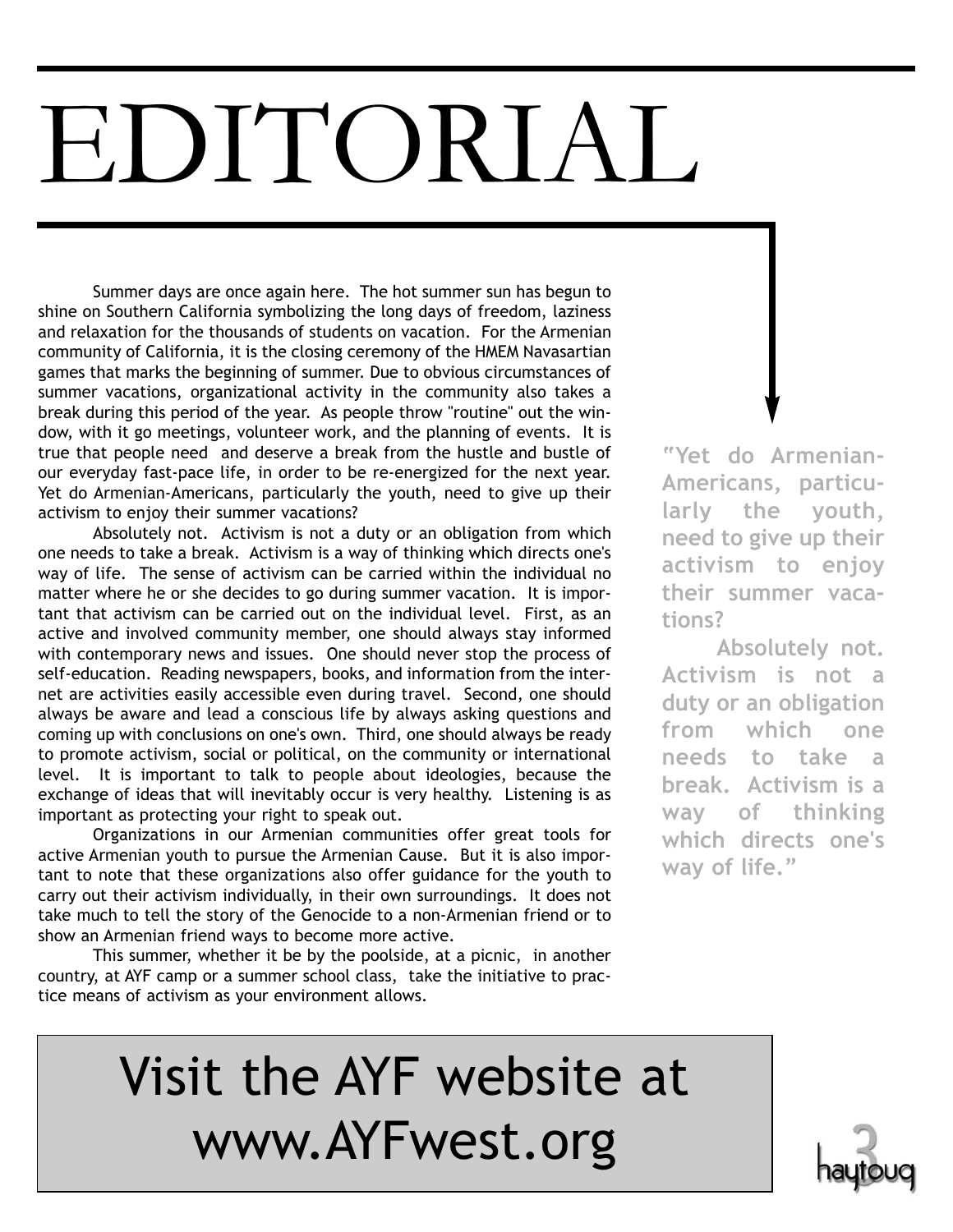# **A**RMENIAN **N**ATIONAL **C**OMMITTEE

## About The ANCYouth...

The ANCYouth comprises Armenian-American professionals and students. The ANCYouth focuses on and promotes issues of concern to all Armenians living in America today, be it political or social in nature, with the focal point being The recognition of the Armenian Genocide.

The ANCYouth is the forum for activism within the American society. It assists the Armenian people in accomplishing a wide range of cultural, social, and political goals, with numerous projects throughout the year.

The ANCYouth provides an open forum for the exchange of ideas to create greater awareness. It also has its own weekly television program.

The ANCYouth also serves as a bridge between university students and professionals, creating an environment conducive to networking. It also provides opportunities such as internships, leadership workshops, interaction and exchange of ideas with elected officials, as well as participation in local community affairs.

The ANCYouth is affiliated with the Armenian National Committee of America (ANCA), and its membership represents all aspects of the Armenian communities in America.

**The ANCYouth invites all Armenian-Americans to join.**



(Glendale, CA)-In May 2002 the Armenian National Committee Youth's biweekly television show wrapped its first year of production. The show airs every other Wednesday on channel 55 at 8:00 on Armenian Cable Television (For complete listings, see below). Over the course of the year the show has grown from a half-hour primarily news program, to an hour-long show that now includes a live segment.

First conceived of in May of 2001, ANC-TV is a news program created by the ANCY and maintained by the efforts of university students and young professionals who work as volunteer interns. The program uses contemporary media technology to deliver the most current issues and events that are important to Armenian-Americans today.

ANC-TV consists of news, covering local, national, and international current events. Each show also includes in depth features that have explored such diverse topics as Armenian history, education, politics, and entertainment. Beginning in February, Talar Chahinian's "spotlight" segment was added to the show. This live portion of ANC-TV focuses on introducing the community to local Armenian's who have been influential in their respective fields.

By presenting current Armenian news and issues in a medium and format tailored to the youth, the ANCY seeks to raise awareness of Armenian national issues among the younger generation of Armenian-Americans, with the hope of increasing activism. "We've gotten a very positive response from young Armenians about the show," said Raffi Semerdjian, ANC-TV's Director of Production and Editing. "Our ultimate goal is that through the TV show people will become interested in these issues and begin to get involved in them."

ANC-TV will begin its new season on July 10th, 2002 with new features, segments, and journalists. The show will continue to air on Wednesdays at 8:00 on channel 55.



*www.ANCYouth.org*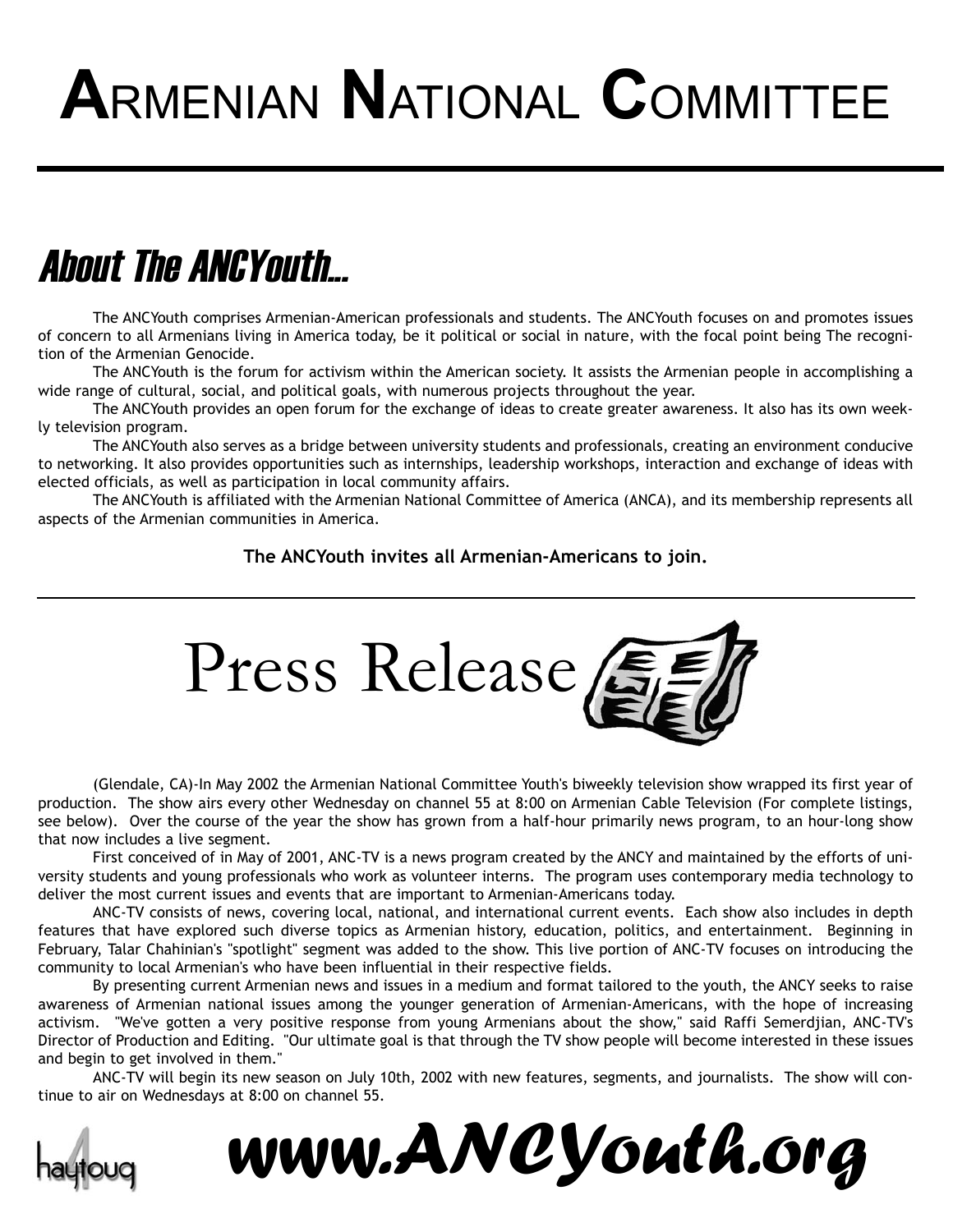### FROM AYF TO ANC & BEYOND: BUILDING POLITICAL BRIDGES

ThimkSt

Two longtime AYF and ANC activists have officially been hired as field representatives for newly elected Los Angeles City Councilwoman Wendy Greuel (District 2). Councilwoman Greuel's District covers a broad area, including Tujunga, Sunland, North Hollywood, Studio City and Sherman Oaks.

On June 10, 2002, Naiery Misserlian and Melkon Melkonian began their new posts as field representatives for Councilwoman Greuel. Misserlian will work out of the Councilwoman's Sunland-Tujunga field office, while Melkonian will operate out of the North Hollywood field office. Melkonian and Misserlian have been active within their respective communities for many years and as district residents they bring their experiences and understanding of the community to the Councilwoman's staff.

Naiery Misserlian is a graduate of the University of Southern California and a longtime member of the Crescenta Valley "Zartonk" AYF chapter. For the past year she had worked as the Programs Coordinator at the ANCA-WR Headquarters. Melkon Melkonian is a longtime member of the San Fernando Valley "Sardarabad" AYF chapter and has served on the AYF's Central Executive. Melkon recently graduated from California State University at Northridge with a degree in political science.

"The East San Fernando Valley Chapter of the Armenian National Committee is proud of Naiery and Melkon," commented chapter chairman Tomas Azaian. "They represent the best of the new generation of Armenian-Americans - they are diligent, intelligent and committed to public services," he added.

"The ANCA-WR is pleased that Councilwoman Greuel has enhanced her staff by bringing on board two capable individuals," explained ANCA-WR Board Member Raffi Hamparian. "We are glad to know that their experiences in the Armenian Community and with the ANC encouragement both Naiery and Melkon to secure very important public sector jobs. Jobs that will help them improve the lives of all the people living in the 2nd Council District," he added.

Wendy Greuel won election to the Los Angeles City Council in a tightly contested race earlier this year. The Armenian National Committee had endorsed Greuel's candidacy and strongly urged Armenian-American voters to support her on Election Day.

"Councilwoman Greuel is dedicated to serving her constituents and becoming a strong voice in her community," stated ANCA-WR Government Relations Director Ardashes Kassakhian. "We are excited to see that she has hired two of our community's best young activists to help her better serve the 2nd District and all residents of Los Angeles."

### **Advance the Armenian Cause through Political Activism**

orea

Are you ready to get involved and work on furthering issues of special concern to the Armenian-American community? Does working with elected officials appeal to you? How about getting involved in the 2002 Elections? What about voter registration and education? Would you like to organize and participate in forums and lectures in your community? Do you want to work to combat Turkish denial of the Armenian Genocide and revisionists? Do you enjoy working in education, be it curriculum recommendation or Genocide education? Are you a human rights activist, or do you want to become one? Are you interested in working with a group of people on contemporary issues of concern to Armenian-Americans? Do you just need information or want to learn more about Armenian-American issues?

If you answered yes to any of these questions and are ready to work on such projects, you should contact your local branch of the Armenian National Committee, today!

The ANC, the largest and most influential Armenian-American grassroots political organization, is active in a number of areas and engages in a wide variety of political, social, and educational activities. Working in coordination with a network of offices, chapters, and supporters throughout the United States and affiliated organizations around the world, the ANC actively advances the concerns of the Armenian-American community on a broad range of issues.

In the US, the ANCA has three offices and close to 50 chapters. The ANCA national office is in Washington, DC, and it's regional offices are in Watertown, Massachusetts (Eastern Region) and Glendale, California (Western Region).

**Get Active! 818.500.1918**

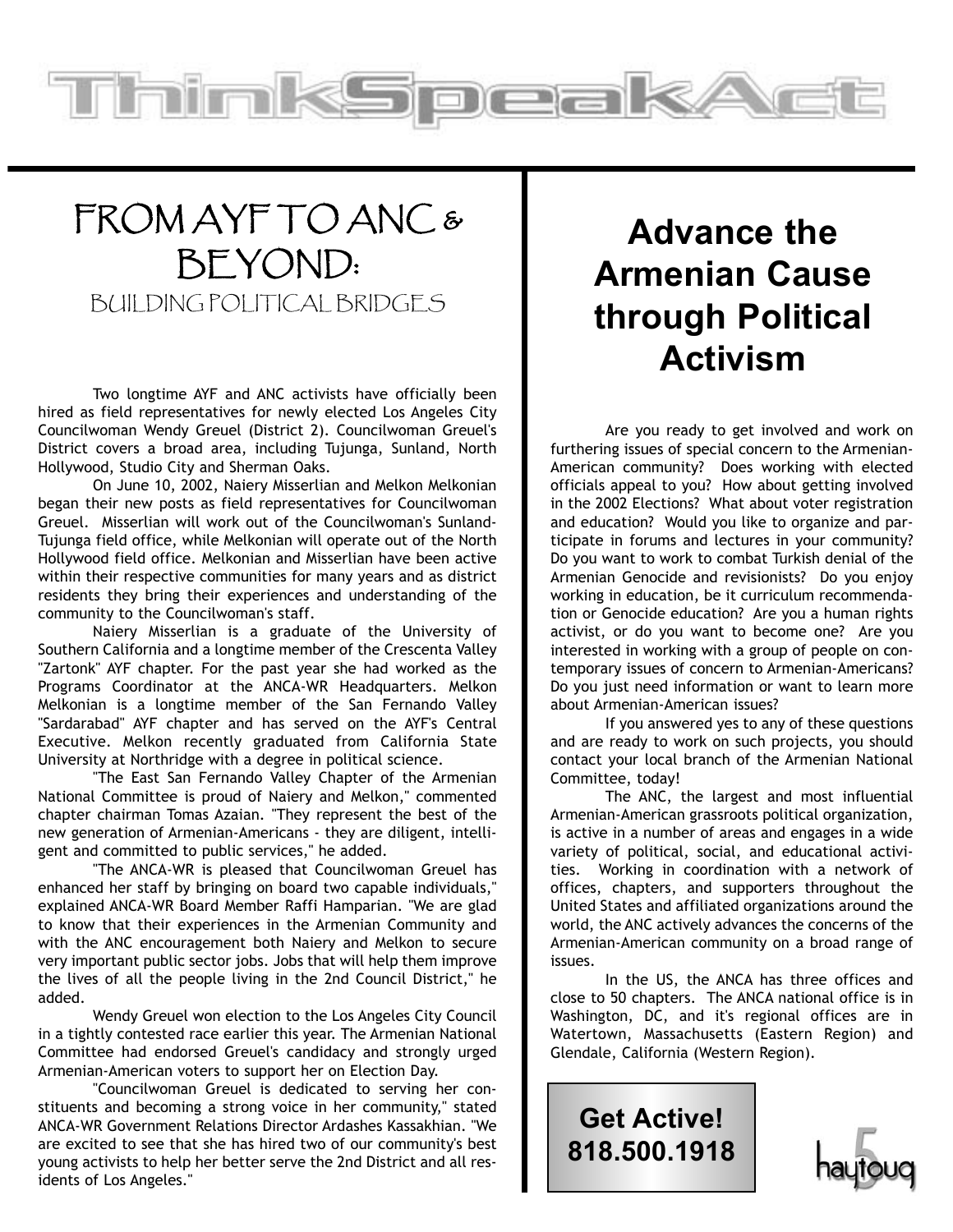the Power of Power of ONE

#### **Staffwriter**

In the few months prior to the arrival of April 24th, as well as the weeks following the day, the Armenian media was full of discussion about various commemorative events organized by different schools, organizations, and parties. Some were usual events that the Armenian community expected every year as a sign of assurance that the Armenian people have not stopped fighting to get Genocide recognition Others were renovated versions of old events, designed to drive out the redundancy. And yet there were other completely new events added on to the long list of April 24th commemorative plan. Organizations and groups, who had laid dormant throughout the year, rose to mark the occasion. It was as though someone had breathed air into the community which had now become alive.

Yet what did not get covered in the Armenian media was the heroic efforts of individual Armenians, who took the initiative to inform and enlighten their surroundings about the atrocities of the Armenian Genocide as well as the its denial by many nations. One such activist was Lisa Narinian, a senior at Cal State Long Beach. Understanding the importance of educating the student generation of our country, Narinian put forth a project, designed to deliver Genocide information to her university student body. "As an Armenian, it is my duty to bring forth the hidden history of our people," Narinian said. "At my previous college, I was surrounded by Armenians and every April 24 there were information booths and different events like protests and marches for us to take part in. It is a passionate drive that encourages me to do the same on this campus."

Funded by the contributions of her immediate circle of friends and family as well as herself, Narinian prepared and printed flyers containing Genocide information. She also made little red buttons that read "1.5 million". The buttons, in their striking look, created an interest and an awareness about the number 1.5 million and its association to April 24th. The flyers accompanying the buttons, provided the students with the information needed to fill in their questions about the Genocide.

On the morning of April 24th, Narinian, with the help of her friends and some Armenian students for CSLB, set up a booth on campus and passed out this information. Her efforts to fight the denial of the Genocide succeeded in enlightening many young intellects. "We should not mimic our government's silence, the 87 years of denial", Narinian said. "It's important that we explain the history of this atrocious crime that is yet to be acknowledged by our country."

Although Narinian later joined in the Little Armenia march and the protest in front of the Turkish Embassy, she felt the need to be active aside from her participation in the community's collective efforts. She saw a need to educate the students around her on campus, and she succeeded in doing so. Narinian's example embodies the true spirit of activism, which is about taking initiatives and not merely taking a participatory stance.



The Americans of our time will never forget the images of September 11th. As the nation watched the unbelievable sight of airplanes flying into the Twin buildings, forcing them to collapse, chills, normally produced only in nightmares, went up people's spines at the thought of the tremendous loss of life. The nation watched the tube with hunger and the media fed. Who will forget the painful images of New York juxtaposed with the one image of a group of Palestinians rejoicing? That was not an accidental presentation of images, but a deliberate gesture by the media to ignite the people's emotions. Our government needed to go to war and needed the people's support. It was up to the media to make the people feel angry, which can lead to hate and eventually the desire for revenge. At this time of great confusion, the main stream media contended itself with playing on the emotional aspects of the attack, without bothering to ask the question why. Why would anyone plan and execute such a horrific attack on life? I felt alone in my surroundings asking this question that the media seemed to ignore. It was the international press and the alternative media that provided discussions about American foreign policy of the last decades and the political history of regions such



as Afghanistan and the Middle-East.

But looking for alternative media voices takes effort, whereas mainstream media is easily accessible. And thus a new sense of public opinion was formed that celebrated the bombing of another country regardless of the civilian loss that would be caused on their side. I watched in fear as people filled the streets holding up the American flag and chanting "Bomb 'em". How can anyone so confidently give a verdict for death addressed to an indefinite target, without really having asked the questions of "why"? The answer once again would be mainstream media.

In the past eleven months, a destructive chain of events has followed one another on the stage of world politics. The attack of September 11th, the War on Terrorism, the conflict between Palestine and Israel, the threats between Pakistan and India all make the idea of peace seem very far and unattainable.

Now more than ever it is important to be conscious not to fall under the hypnosis of media control. With the internet, accessing the international press and independent magazines has becomes extremely easy. Znet.org, indymedia.org and alternativeradio.org are great alternative sources. Listener sponsored radio, like KPFK, are free of corporate control and can offer news and discussions from a different angle. Books by Noam Chomsky, Edward Said and Howard Zinn are full of new perspectives. There is an alternative. It is very important for people not to limit themselves to mainstream media, especially in times such as these, when public opinion can mandate a change of action by government leaders. Awareness is the key to peace.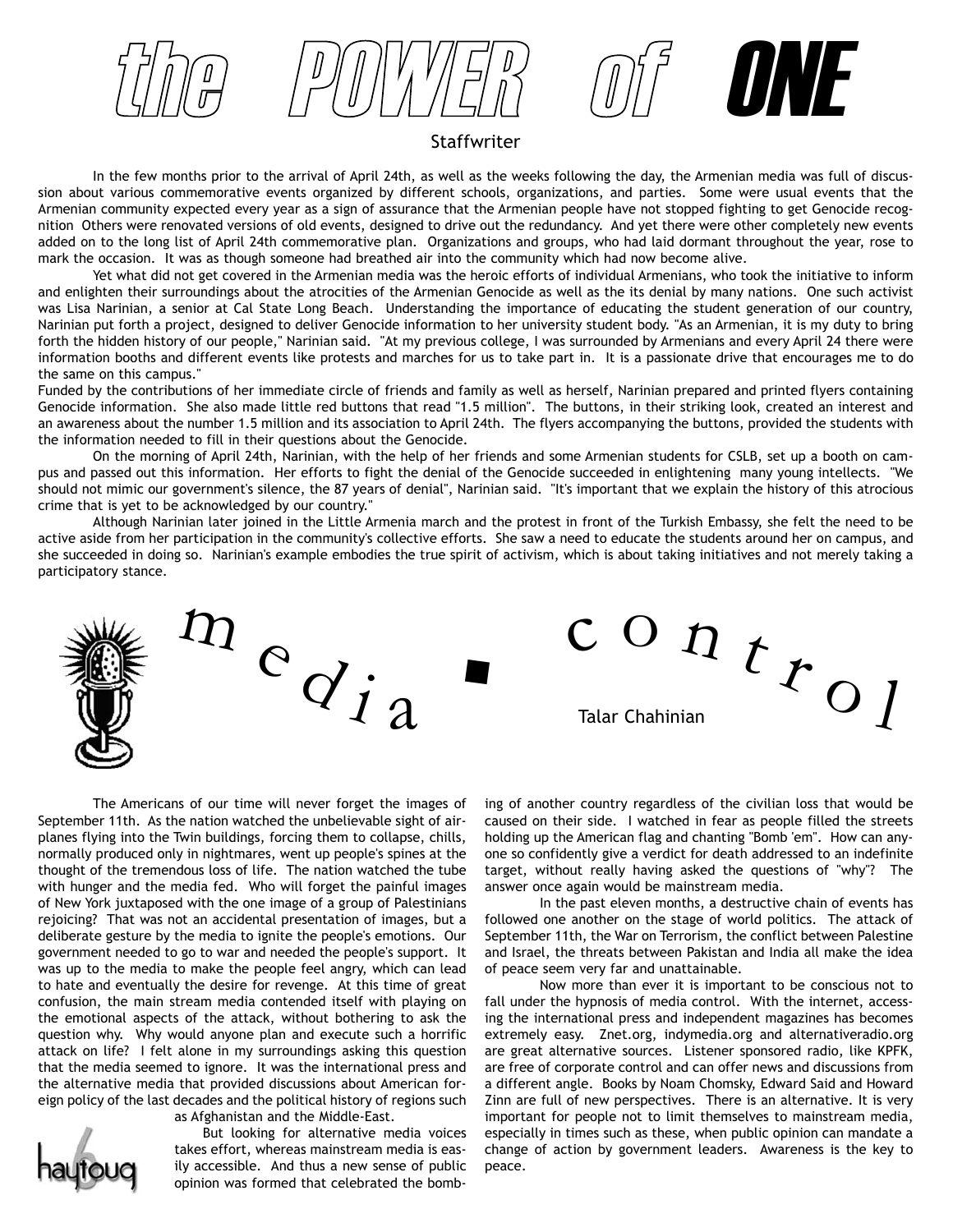# PSPECTIVI PERSPECTIVE

#### Lissed Soukiassian Western Region Participant

I had just gotten home from a crazy day at work. As usual, I checked the mail. I had received a letter from the AYF Central Executive. The letter was about a Tri-Regional Leadership Seminar. I read the letter and it sounded rather interesting, but I knew I couldn't afford it and filed it in my AYF folder. The letter saw light once again when I read it at our chapter's ("Roupen") Regular Meeting. A lot of people were interested. I thought that was great, but the only reason most were interested was a trip to Boston. After some coaxing, I thought it would be an incredible experience for me. I decided to apply for the seminar, sending along my essay explaining why I thought I should be accepted to participate. A week later I got a call informing me that I was going to Boston as a participant from the West Coast in the Leadership Seminar.

After shopping for luggage the day before my departure, the day had finally arrived. I was excited and couldn't sleep the night before. On the plane, I was thinking about what was awaiting the eleven participants and what I was going to get out of the week-long stay. After a five hour bumpy flight and we landed in Boston. It was cold and raining. After an hour in traffic and several toll road stops, we arrived at Camp Haiastan in Franklin, Mass.

After a good night's sleep I was prepared to meet the participants from the other to regions (Canada and Eastern US) and to hear the ten educational lectures during the course of the week.

During the course of the week we received nine educational lectures, which included: Jirayr Buedjikian who spoke about the current situation in Armenia, Khajag Mgrditchian who spoke about the Armenian media and public relations, Aram Hamparian who spoke about the Armenian National Committee, Garo Moumdjian who spoke about the ARF Ideology, Hayg Oshagan who spoke about organizational leadership in the AYF and ARF, Raffi Hamparian who spoke about political involvement and organizational motivation, Mourad Manoukian who spoke about ARF history, Viken Hovsepian who spoke about the strategies and political orientation of the ARF, and Mher Karakashian who spoke about the ARF vision and identity. During the



course of the week there was a round table discussion about the AYF and its future. Towards the end of the week we were treated to a tour of Boston, visiting the Armenian Library and Museum of America, and the Hairenik Building.

Well the week long seminar has come to an end. I definitely will leave with a new attitude and a new mindset. I have a new attitude, vision, and a sense of appreciation for the organization that I belong to; the Armenian Youth Federation, the Youth Organization of the Armenian Revolutionary Federation.

The friends I made here will forever be in my heart, each one special in their own way. I had one of the best experiences of my life by making new friendships and being educated about the issues to which I will be dedicated to forever.

I would like to thank Canada, Eastern Region, and Western Region Central Executives for organizing a successful Tri- Regional Leadership Seminar.

## Visit the ARF Shant website at www.arfshant.org

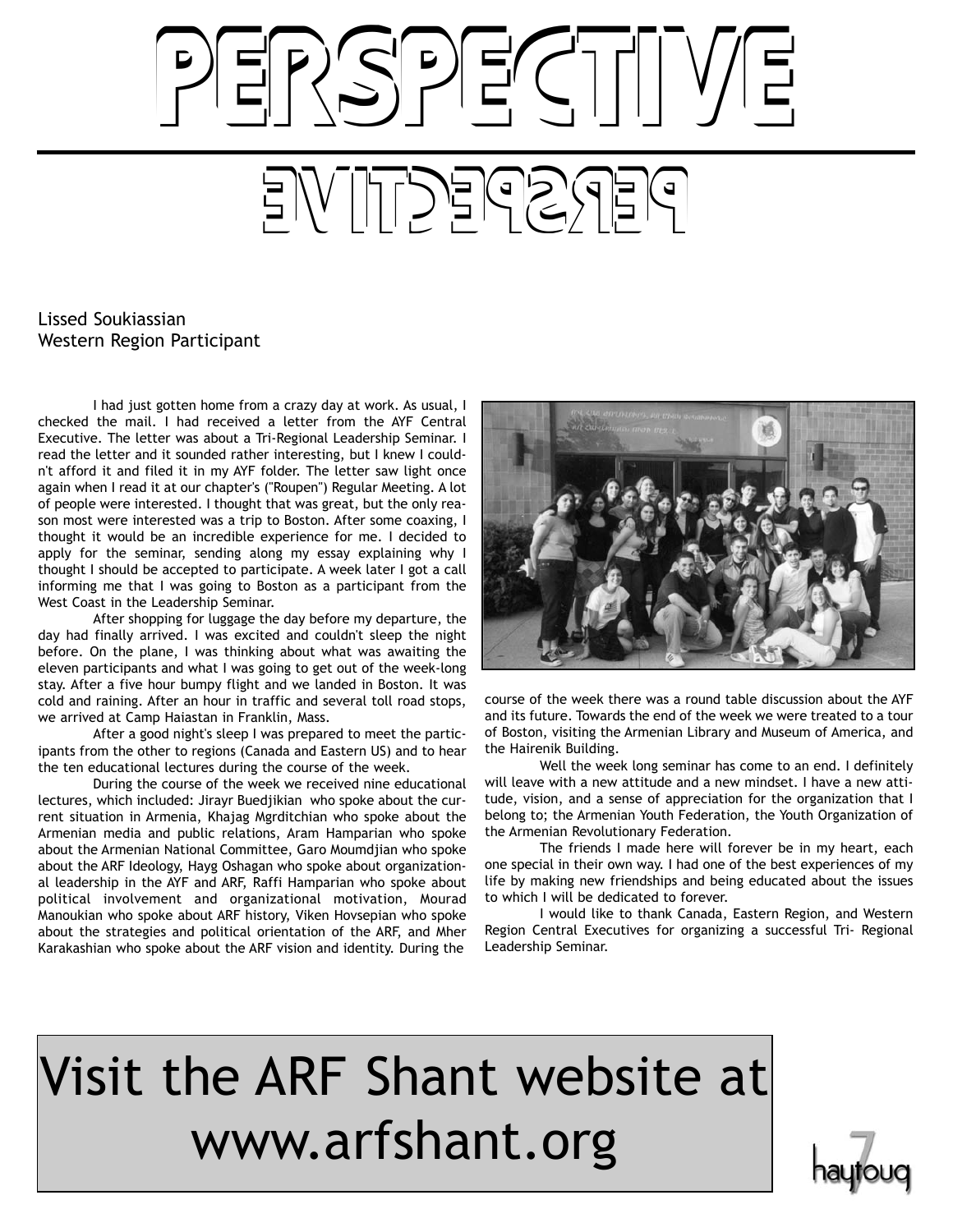# <sup>F</sup>u<sup>n</sup> <sup>P</sup><sup>a</sup>g<sup>e</sup><sup>s</sup> <sup>F</sup>u<sup>n</sup> <sup>P</sup>age<sup>s</sup> <sup>F</sup>u<sup>n</sup> <sup>P</sup>age<sup>s</sup> <sup>F</sup>u<sup>n</sup> <sup>P</sup>age<sup>s</sup> <sup>F</sup><sup>u</sup> special Did you know that:

There are between eight and ten million Armenians in the world.

There are between 500,000 and one million Armenians in the United States, with between 30,000 and 50,000 in the metropolitan Detroit area.

The city of Yerevan (originally called Erebuni, now the capital of the Republic of Armenia) has been continuously inhabited for over 2,700 years? Only a few cities, which include Jerusalem and Damascus (the oldest such city), are older.

Armenia was the first country to be officially converted to Christianity (301 traditional date, 314 revised date: both dates predate 391, the year the Roman Empire became officially Christian).

Armenian was the eighth language in which the Bible, either in full or in part was written (following Hebrew, Aramaic, Greek, Syriac, Coptic, Gothic, and Latin)? The Armenian translation, a complete one finished in A.D. 433, is considered to be the "Queen of Translations." Armenians are the first people (other than the Hereros) to suffer genocide in the 20th century.

Armenians built churches in a gothic style of architecture a century before it first appeared in Europe.

Chess champion Garry Kasparov, gambling mogul and part-Chrysler owner Kirk Kerkorian, retired pathologist Jack Kevorkian, singer Charles Aznavour, and Cher are all Armenians.

The best man at Richard the Lionhearted's wedding on Cyprus during the Third Crusade was Armenian (Levon/Leon Rubenid).

Armenian was the eleventh language to be printed on the moveable type press (in 1511 or 1512, following Latin, German, Greek and Czech.

. . . . . . . . . . . . . . .

This information was taken from the following website: http://www.umd.umich.edu/dept/armenian/fastfact.html

#### **Down**

- 1. Publication of the Armenian Youth Federation.
- 2. What is the main theme of Saroyan's Obituaries?
- 4. Represents the blood of our people old and new.
- 5. How many symbols are on the zinanshan?
- 6. Where is AYF Camp's permanent home?
- 7. Unity and Cooperation
- 8. On the zinanshan the represents knowledge and intelligence.
- 9. What was the name of the campground in which this year's tri-regional was held?  $\boxed{1}$

#### **Across**

- 3. The city of Yerevan was originally called \_\_\_\_.
- 10. Strength and longevity.
	- 11. The shovel represents \_\_\_\_?
	- 12. Armenian churches were built is what type of style?



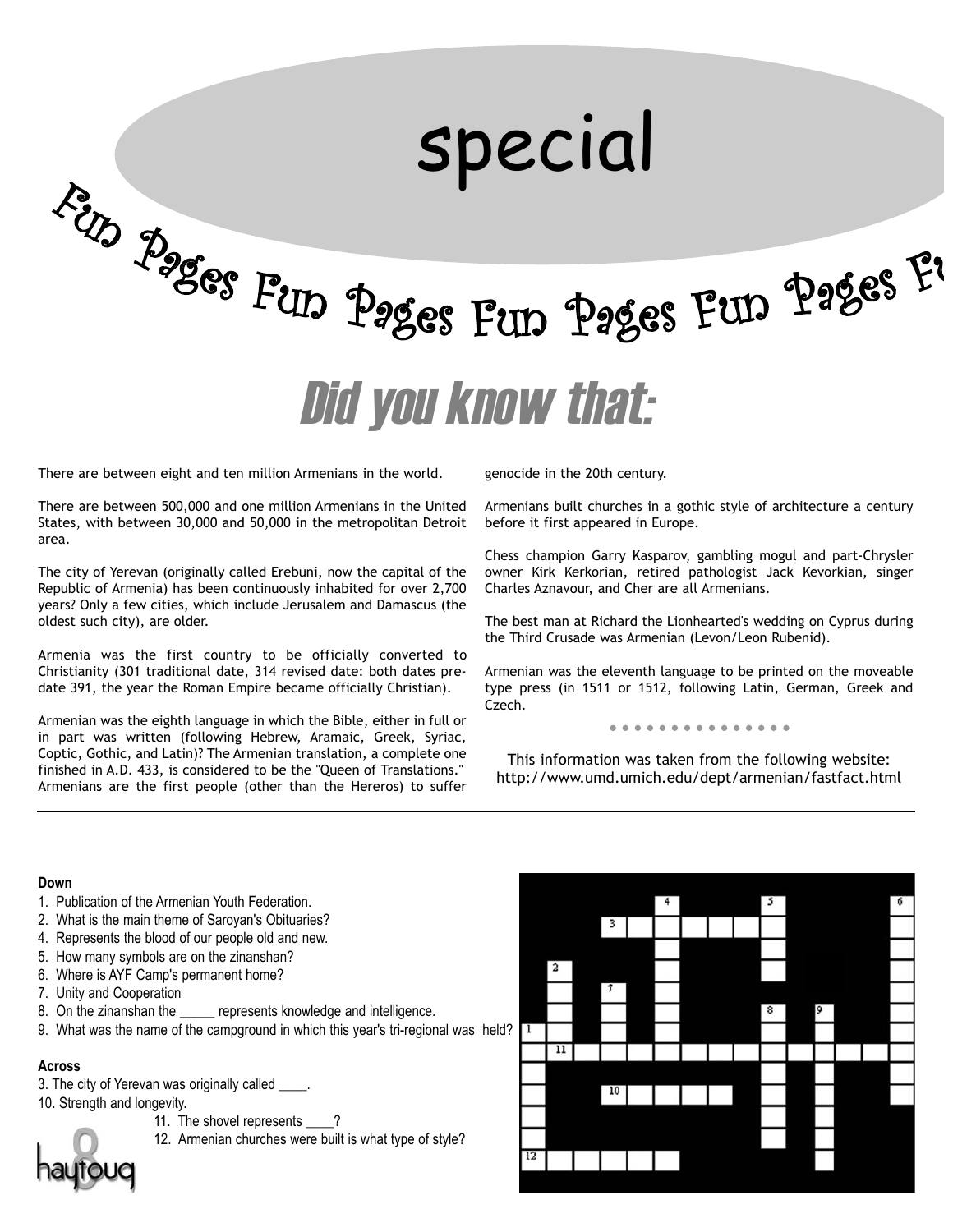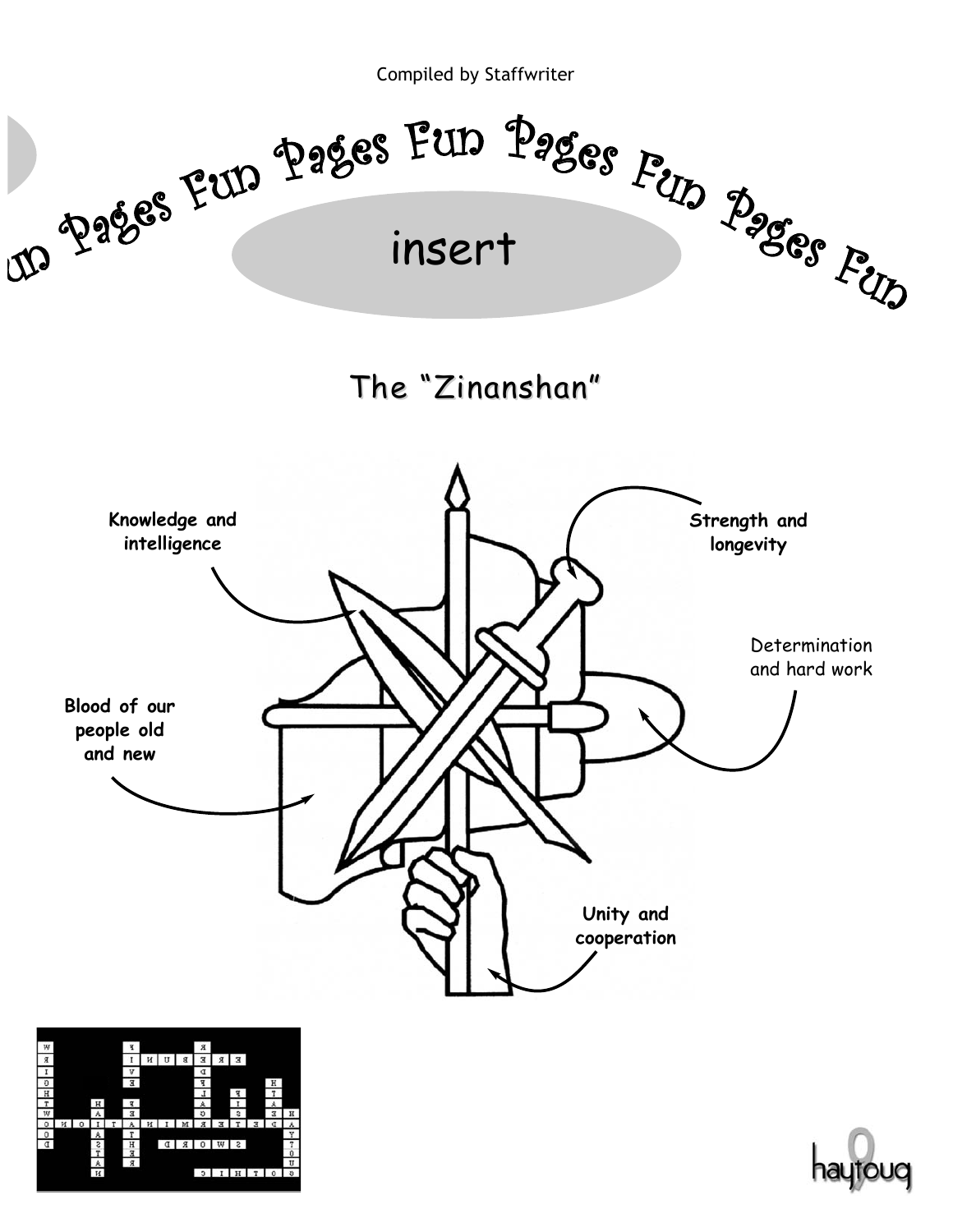## Language Fun Facts

#### Staffwriter

As a sequel to our last issue's Language Fun Facts, where we compiled a list of borrowed words from other languages, in this issue, we decided to compile a list of Armenian expressions, which may translate oddly into English. Below you will find the expressions in Armenian, their literal translation into English, and either an explanation or an equivalent expression found in the English language. It is important to note that the "he" found in the translations is used for practicality. The third person singular is not gendered in the Armenian language.

| Գյուխդ մի առնէր մի երթար<br>Կռնակդ կը քերուի (կոր)<br>U2pn www.pwg<br>Unuu qnt<br>Ծուռ նստինք շիտակ խօսինք<br>Uhnuu uhnpuu<br>$\Phi$ npu p $2$ tg<br>Unibu uwnui<br><b>Snghu tijuit</b><br>Գլուխս գնաց<br>Phpu thppull<br>Quyuu puznıtgun<br>U <sub>2</sub> p <sub>n</sub> <sub>I</sub> nju<br>Մեղաննիդ միշտ<br>Ձեռքերուդ թալար<br>2wjun yunk<br>Քիթդ բերանդ մէկ կինեմ<br>Աչքը ծակ է<br>Snip np yni inwu<br>Ես լեպ ըսեմ, դուն լեպլեպու հասկցիր<br>Օր մըն է կ՝անցնի (կոր)<br>Լաւ ըսենք, լաւ ըլլանք<br>Գլուխս արդուկեցիր<br>Ականջիդ օղ թող ըլլայ<br>Բերանս մազ բուսաւ<br>Գլխուս վրայ<br>U <sub>2</sub> pu d'unun<br>Դուն քեզի եկուր<br>Ինքզինքը ծանր պահէ<br>Մէկը բռնէ, միւսին զարկ<br>Վրաս մի քալեցներ | Is your back itching? = Do you feel the need to say something/do something?<br>Open your eyes ten = Be very aware<br>Write on me = "Yeah right"<br>Let's sit crooked and talk straight $=$ Let's speak the truth<br>My heart broke off $=$ I got scared<br>My stomach drove $=$ I had diarrhea<br>My smoke turned off $=$ I got tired<br>My soul came out $=$ I got exhausted<br>My head went = $\frac{1}{2}$ got a headache<br>My nose broke off = Something smelled awful<br>My voice withdrew $=$ I lost my voice<br>Your eyes light = Congratulations!<br>Your table always = Thank you for dinner/ May your table always be plentiful<br>Your hands ever-fresh = Great job (cooking, making something)<br>Cut your voice = Shut up<br>Your nose, your mouth, I'll do one = I'll punch you in the face<br>His eye has a hole = He's greedy<br>Give that you give $=$ Give it all you got<br>I say "leb", you understand "leblebou" = We're on the same wavelength<br>It's a day, it's passing = Days are passing in a banal manner<br>Let's say good, let's be good = Let's answer optimistically so that we'll be well<br>You ironed my head = You gave me a headache<br>Let it be an earring to your ear $=$ Always remember this advice<br>Hair grew in my mouth $= 1$ repeated something so many times<br>On my head = No problem (usually in response to a favor)<br>He got into my eye = He impressed me<br>Come to yourself $=$ Come to your senses<br>Keep yourself heavy = Keep yourself composed<br>Grab one and smash into the other = They're "dumb and dumber"<br>Don't make it walk on me = Don't pull that lie on me |
|-------------------------------------------------------------------------------------------------------------------------------------------------------------------------------------------------------------------------------------------------------------------------------------------------------------------------------------------------------------------------------------------------------------------------------------------------------------------------------------------------------------------------------------------------------------------------------------------------------------------------------------------------------------------------------------------------------|-----------------------------------------------------------------------------------------------------------------------------------------------------------------------------------------------------------------------------------------------------------------------------------------------------------------------------------------------------------------------------------------------------------------------------------------------------------------------------------------------------------------------------------------------------------------------------------------------------------------------------------------------------------------------------------------------------------------------------------------------------------------------------------------------------------------------------------------------------------------------------------------------------------------------------------------------------------------------------------------------------------------------------------------------------------------------------------------------------------------------------------------------------------------------------------------------------------------------------------------------------------------------------------------------------------------------------------------------------------------------------------------------------------------------------------------------------------------------------------------------------------------------------------------------------------------------------------------------------------------------------------------|
| Քիթէս ինկեր է                                                                                                                                                                                                                                                                                                                                                                                                                                                                                                                                                                                                                                                                                         | He's fallen from his nose = He looks exactly like him ( $a$ child to a parent)                                                                                                                                                                                                                                                                                                                                                                                                                                                                                                                                                                                                                                                                                                                                                                                                                                                                                                                                                                                                                                                                                                                                                                                                                                                                                                                                                                                                                                                                                                                                                          |
| Oshluu poportigh                                                                                                                                                                                                                                                                                                                                                                                                                                                                                                                                                                                                                                                                                      | I shook off my collar $= 1$ cleaned my hands of a situation                                                                                                                                                                                                                                                                                                                                                                                                                                                                                                                                                                                                                                                                                                                                                                                                                                                                                                                                                                                                                                                                                                                                                                                                                                                                                                                                                                                                                                                                                                                                                                             |





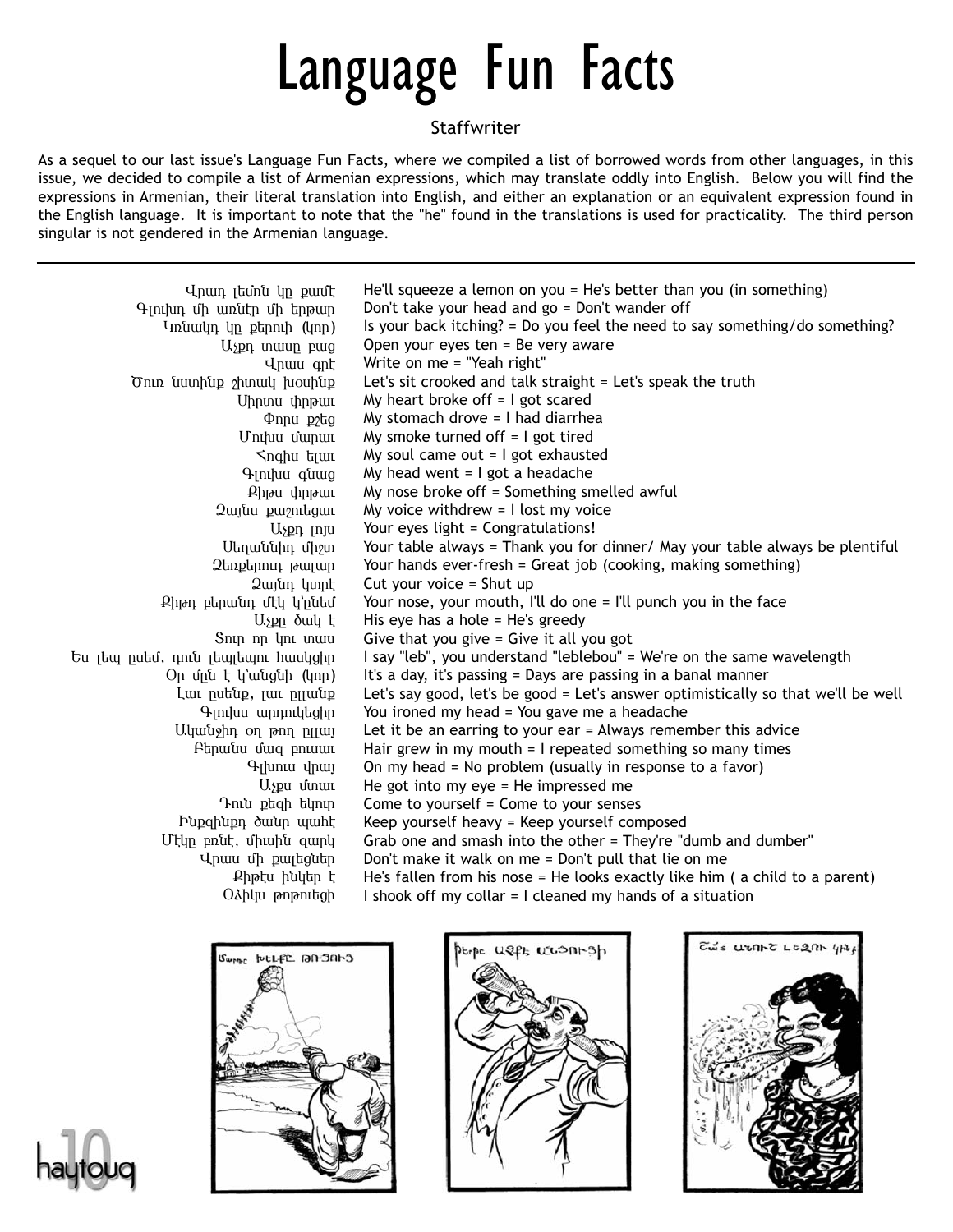## DRC (1884-1956)

#### **Staffwriter**

Born in the town of Igdir in Surmalu, Dro (Drastamat Kanayan) was destined to become a great leader of the Armenian people. First a Dashnaktsakan, then an oil and sugar merchant Suren Effendy; Suren Effendy became the leader of the Volunteer Regiment; he later became a road-building contractor; the builder then became a top military commander in the Ararat region. As commissar, he was the highest-ranking commander in the Land of Ararat.

From his first days in school, Dro showed very little interest in books and traditional schooling. He was a bright individual, but his attention was directed elsewhere. He was more interested in playing games and being around the military barracks. He was captivated by the military in general, especially by their military exercises with guns and horses.

In 1903, Dro left school to enter a military academy, but before the session began, the Russian Czar issued a decree to confiscate the properties of the Armenian Church. This angered Dro and prompted him to join the Armenian Revolutionary Federation who was leading the uprising against the Czar. He



decided to forego the military academy and jump wholeheartedly into combat. As a Dashnaktsakan, he joined the haytougs fighting under Nikol Duman's command, against the Tatars in Baku and later in Yerevan.

Thus began Dro's military career. Along with Dashnaktsakan Khecho, he helped avenge the attacks on Yerevan that killed 25 to 30 Armenians. He led the mobile team that moved up the rear and ambushed the Turks. This success rejuvenated the demoralized Armenian citizens. As a military leader, Dro excelled in each task that he was given; he was an outstanding organizer, and a great leader. He empowered townspeople to protect themselves again raids by organizing them into groups and giving them mild military training.

From 1908 to 1914 Dro was not a militant, but a successful merchant who traded oil and sugar. He operated using the alias, Suren Effendy. Even though he was not fighting he was still working hard to benefit the Armenian Revolutionary Federation. He was a vital communications link at the border of the Caucasus as well as a gun trafficker for the revolutionaries. In 1914 World War I began and with it the intensified persecution of Armenians by the Ottoman government. Dro saw that he was under Ottoman surveillance and could be the next casualty, so he left all his possessions behind and left for Yerevan to lead the Second Brigade.

While leading his brigade, Dro was shot in the chest. His fellow fedayees, including his first officer, Armen Garo, rushed him to a hospital where an operation saved his life; however, it left him with a bullet lodged in his lungs. As a civilian, Dro worked busily as a contractor for over a year. Many of his employees were his fellow fedayees; Dro kept them busy with work and away from immoral activities.

In February 1917 the Czarist regime in Russia crumbled, opening the door to an independent Armenian state. Dro was the leader at Bash-Aparan (famously pictured riding his white horse) where the Armenians won a key battle to earn their independence. Dro had a hand in everything the new Armenian government did. From the birth of the Armenian Republic, to its demise in 1920, Dro had a great hand in Armenian politics and policy.

Regardless of what General Dro did, or when he did it, he always worked for the betterment of the Armenian nation in general. Dro died as an Armenian hero in Boston, in 1956.



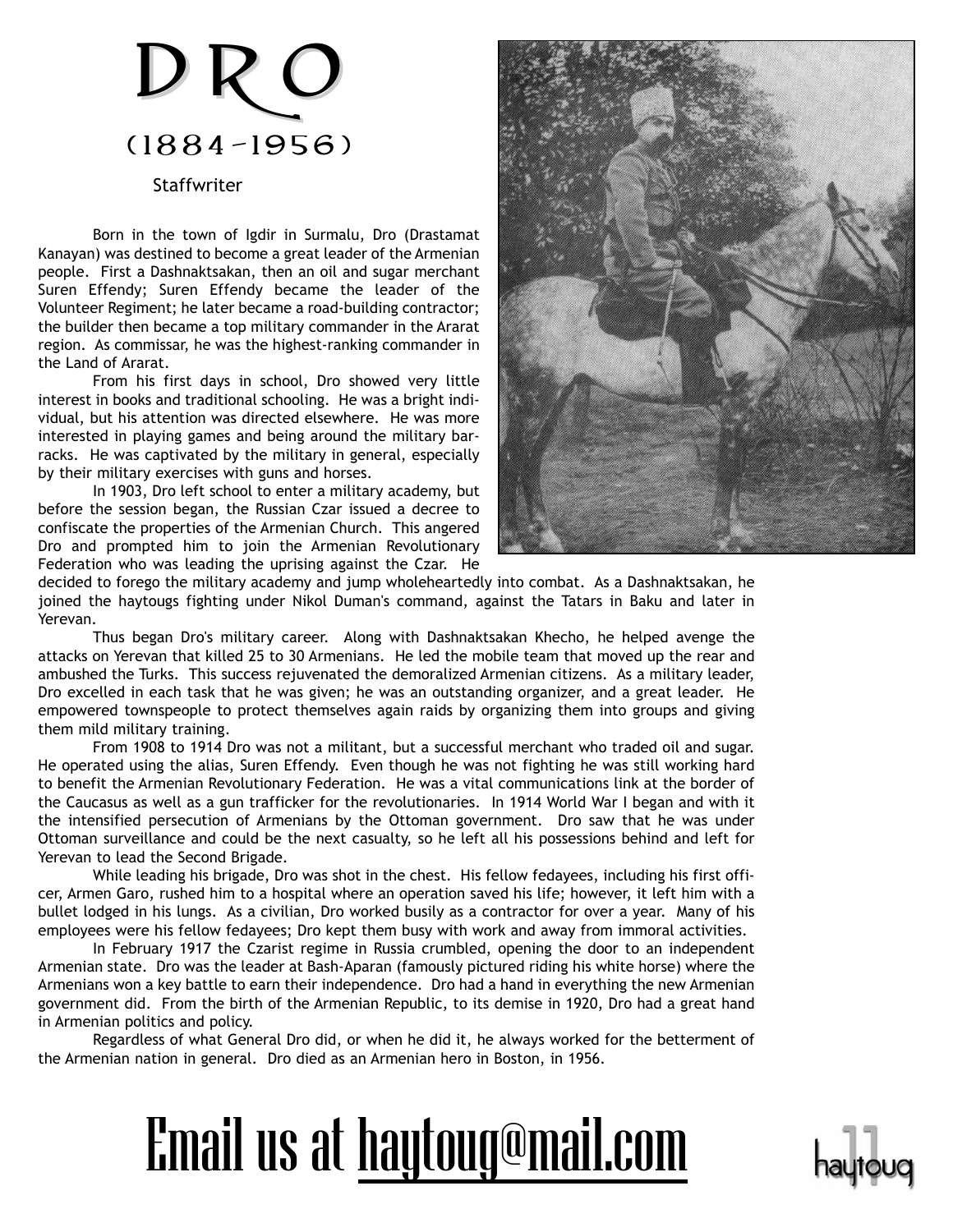

**Staffwriter** 



William Saroyan was born in Fresno, California in 1908. He was the son of Armenian immigrants. Even though Saroyan left school at the age of thirteen, he remained a prolific reader. In order to support himself he acquired various jobs. He worked as a telegraph messenger, newsboy, farm laborer, and office clerk. This was not typical for a future famous writer. Saroyan drew from his work and life experiences to write short stories, novels, and plays. He also acknowledged his Armenian heritage as an important source of literary inspiration. His talent was first seen in the Armenian-English newspaper called Hayrenik of Boston. "The Daring Young Man on the Flying Trapeze" was his first ever publications and was published in 1934. That work helped jump start his writing career. Five years later he had already won the Pulitzer Prize with his play The Time of Your Life. Surprisingly he refused to accept the award and the prize money because he believed commerce should not support the arts and that his play was no better or worse than anything else he had written up to that point in his life. Saroyan's success did not end there. In 1942 he published the novel The Human Comedy, which he dedicated to his mother, and made it into a movie. He even won an Academy Award in 1943 for the best writing of an original motion picture story. Saroyan's popularity flourished through the 1940's and 1950's. Altogether he published more than 60 books during his life.

In 1943, 35 year old Saroyan and 18 year old debutante, Carol Marcus, married. They were blessed with two children, Aram and Lucy. The first marriage ended and was followed with a divorce, a re-marriage, and a final divorce. Saroyan spoke for Armenians all over the world and gave worldwide recognition to a people that remained torn from their homeland. He brought to the public an understanding to the Armenian culture and history. During the end of his life he was engrossed with the idea of death, especially his own.

His last book Obituaries was a direct reflection on his life and his inevitable death. Saroyan an interview described the book. "This book is in homage to dead. You are so many, so great, so finished, and we are so few, so silly, so unfinished, and so unfinishable except by that which finished you, whatever it may be called, except death, a trite and meaningless word. Finished then by life? That's the ticket. All aboard, folks." Saroyan urges the reader to except the coming of death so they won't forget to live, to really live. The book is a direct look into Saroyan's famous life as he goes through the necrology of 1976 in Variety magazine. Each name inspiring a train of thought that leads to into his past and his theories about living. With blunt honesty, hope, and aspiration he described the people he knew. The book serves as an autobiography; the experience is one that can bring a great new perspective on life, or death, call it what you want. By analyzing death, Saroyan lives and with it the reader can open his eyes to how he wants to live. Saroyan's opinion on Turks is one that Armenians, especially the youth, in the diaspora should never forget. Ask Saroyan, "Do you hate Turks?" and he will respond, "Good god, I love them, the same as you do, or anybody does, but I wish to Christ their politicians, their statesman if you will, their greatest and most influential souls would demand of themselves now and then something not unlike what all other peoples, even very very primitive peoples, demand of themselves: a sustained and decent concern about coming to the truth about themselves and about all other human being." Saroyan's book about the life, which means about death, is one that every one of you should read.

### **The New Generation of the ARF** Staffwriter

The Badanegan Youth Organization of the Western ARF is made up of 9-16 year olds. It boasts over 300 members in eleven chapters west of the Mississippi, ranging from Texas to California.

> Houston "Dro" Chapter Glendale "Shant" Chapter Glendale "Simon Zavarian" Chapter Crescenta Valley "Karekin Njdeh" Chapter Orange County "Aghpuyr Serop" Chapter Montebello "Vahan Cardashian" Chapter

San Francisco "Rosdom" Chapter Fresno "Kristapor" Chapter East Valley "Hrayr Tjokhk" Chapter West Valley "Simon Vratzian" Chapter West Valley "Arapo" Chapter

The organization focuses on the moral, ideological, and mental development of its members while educating them about international and domestic concerns regarding the Armenian community. The ARF Badanegan Organization holds annual winter seminars at AYF Camp, patriotic song competitions, plays, and educationals. Members also take part in events to commemorate the Armenian Genocide, such as protests, rallies, marches, and recognition campaigns. Along with these activities, chapters also organize various social gatherings, ranging from outings to the movies and kebab nights, to hiking trips and sleepovers. Some members have even participated in trips to Armenia.

Living in a country like the United States, today's Armenian youth faces the everyday challenge of keeping their Armenian identity. Assimilation is a definite threat that must be overcome by our people, in order to preserve our heritage and culture, to ensure its survival for future generations to come.

The ARF recognizes the value and importance of this mission and the role its badanees play in it. It sees its young members as the



ones who will eventually become the future leaders and professionals of Armenia and the Armenian Diaspora. For this reason, badanees learn and exchange the ideas and basic fundamentals of the ARF. The strong interaction between the numerous chapters allows for this growth. Whether it is at camp or at central educationals, badanees meet other members to awaken the Armenian spirit within, and to come up with different methods to be useful for Armenia and the Armenian community.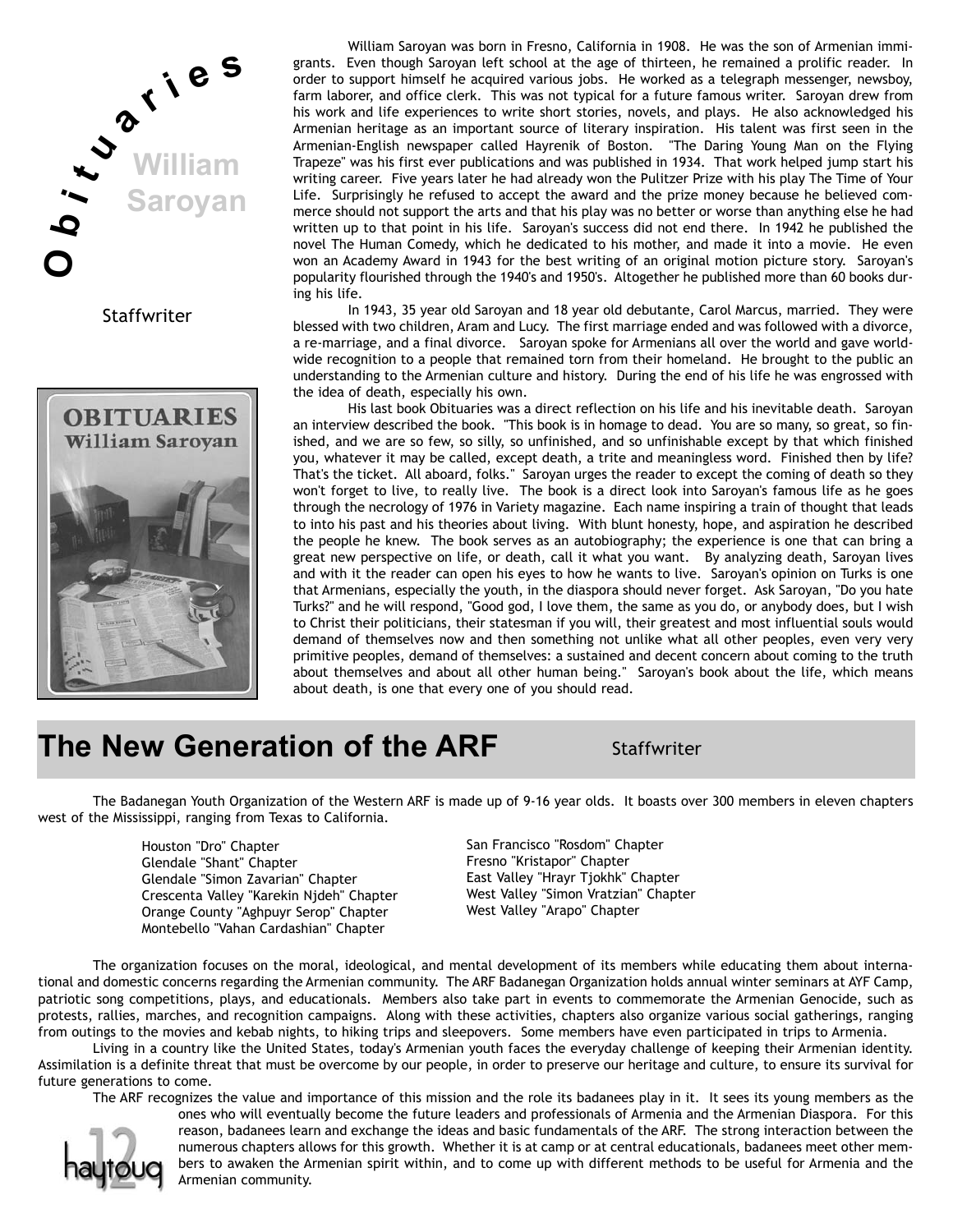# AYF | & | Camp

#### **Staffwriter**

There is a long history that trails AYF Camp that is filled with hard work and determination. AYF Camp was not always at one stationary location nor did it have as many campers and weeks as it does today. It began with a very humble background and blossomed into a camp that has become a staple of the summertime. The numbers of campers were few, and fewer were the number of those willing to donate time and money to AYF Camp. But, because of a core group of dedicated AYF and ARF members the camp strove and reached the magnitude that it is now at.

In 1970, its first year, was comprised of 40 campers camping out on rented campgrounds for one week. The following year saw the number rise to 110 campers spread out over two weeks. The year's progress and the campground changed sites yearly. It has been held at Camp Kessab, Lake Big Bear, Santa Barbara, and so on. As years went on the number of campers increased moving away from such small numbers as 40 to 190. AYF Camp gained a great deal of momentum throughout its early years, and had enthusiastic campers return year after year.

In 1978 AYF Camp found its permanent home in Wrightwood, CA with the help of the ARS Central Executive of the time. A \$20, 000 donation was made from the Araxi Proodian estate in hopes to, "Encourage you in your enthusiasm. We hope that the new camp will serve your national goals in providing physical and moral health for your youth." The message was what AYF Camp, with seasoned directors and counselors were aimed at doing. The donation was used to renovate the campground and bring it up to code. Finally, AYF Camp Big Pines was ready and saw its first campers walk down its dirt path on July 23, 1978 for four weeks of fun, education, and bonding for campers.

March 30, 1985 was another major milestone for AYF Camp. During a time of 30 year-fixed loans, several mortgages, and high interest rates, AYF Camp burned its mortgage after seven years of payment. AYF Camp was officially the Armenian Youth Federations'. The camp had gone from 40 campers attending one-week -long sessions to 420 campers attending five week- long sessions.

The activities ranged from over night hikes to archery and everything else in-between. That is one thing has remained the same throughout Camp's history. Even today one can be found at the archery grounds trying their best not to shoot an arrow at another camper, or trailing behind one another on a midnight hike in the woods. Along with these activities there has always been a strong dedication to education, especially in regards to Armenian issues of the past and present. From the early seventies and on camp has had "themed" weeks, such as regions of Armenia and different Fedayees. With the theme come educationals for the campers. AYF Camp has always been an environment for the growth of knowledge about causes that affect young camper's lives and the livelihood of the greater Armenian community.

AYF Camp, with such an extensive and positive history, is still striving for better and a brighter future. With every year comes a new group of fresh-faced campers ready to experience a week of educationals, activities, and the opportunity to create lasting friendships. Along with the campers comes a group of counselors each week ready to make sure that camp becomes a balanced environment between fun and education. It is with the dedication or both campers and counselors, along with those behind the scenes, that we can insure the camp's longevity.



**July 1977 Week 1**



**August 1995 Week 4**

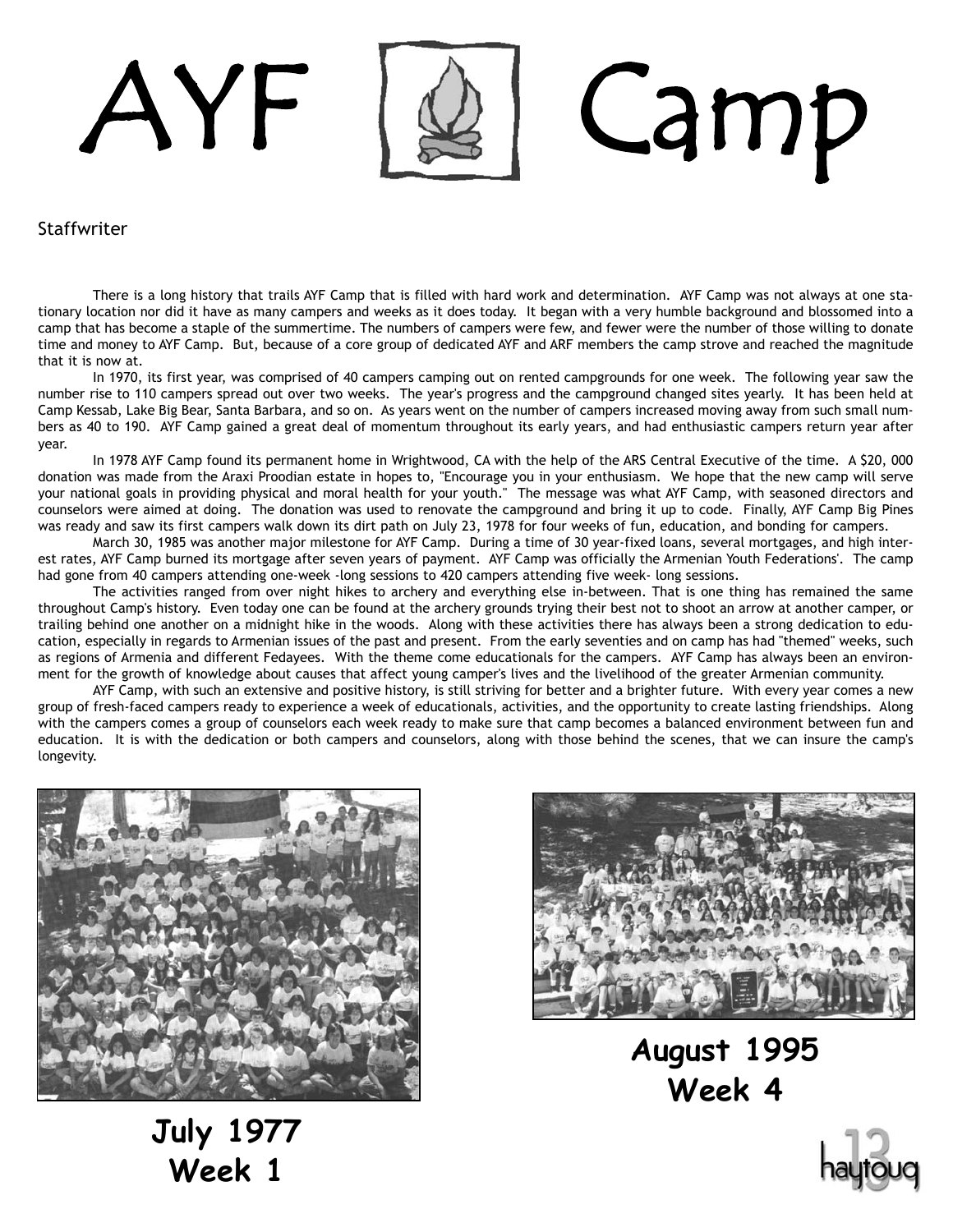'He set to the task not only the natives but, to prevent them from thinking labor a disgrace, his own soldiers also. With the work divided among so many hands, the enterprise was finished with incredible speed and struck the neighboring peoples, who at first had derided the project as vain, with wonder and terror at its success.'

Utopia (Book II)

I recently had the chance to read the interesting viewpoints expressed by fellow youth who are seemingly intent upon improving the situation of Armenians throughout the world. One article, I felt, had particularly strong opinions, while not always explicit, about what defines 'Armenianness.' The article that I am referring to was entitled 'A letter directed to all those who are interested in the future generations of Armenians and chiefly to those who are not interested.' In light of this article, I thought that this would be an opportune moment to express my opinions, alongside those of the 'concerned Diasporan,' about an issue that has for the most part remained outside the scope of public discourse: the declining usage of the Armenian language. Almost everyone I speak to about this topic has taken a firm stance about whether the ability to speak, read and write in Armenian has any bearing upon ones status as an 'Armenian.' I am almost certain that you too have had discussions about this topic. The problem lies in the fact that many present a two-sided stance when discussing this issue publicly. How do these apparently unwavering opinions become two-sided when presented in public? Think about who you spoke to last about this topic, what views you expressed, and whether your discussion partner was fluent in Armenian. Chances are that your views were molded according to your partner's knowledge of the language. Therefore, if we think this phenomenon through, it is clear that we all have developed personal definitions of what characterizes an 'Armenian,' the determining factor often being the language issue.

You will not find the article that that I have referred to above in the last issue of Haytoug, or at least not if you search through the articles written in English. The appearance of such an article in Armenian is a great example of how those who claim to be fluent in the language, as the author of the article unquestionably does, perceive the language's role in determining their, and in turn their peers', place within 'Armenian society.'

In the opening sentence the author of the article writes: 'Dear reader, If it has already occurred to you that I intend to preach upon you with this letter, you have not been mistaken.' The author asks the reading audience to think up of all those they know that were born and raised within the Diaspora and to visualize how often those individuals read or write in Armenian. The answer, s/he is certain, will be disappointing. The author then moves to display her main argument (i.e., the fading tie between the Armenian language and the people of the Diaspora) by taking as example the last issue of Haytoug in which only a single article, that of Hampig Sassounian, appeared in Armenian. In the spirit of Sassounian, the author proudly states that 'we [the Armenians] do not perish,' and therefore neither will the Armenian language within the Diaspora. Before continuing in the same fashion, the author expresses her belief that the audience is undeniably on the 'correct path' since they have chosen to read Haytoug.

The author of this article both explicitly and implicitly suggests a number of points. 1 something must be done about this dismal condition; 2- those who know how to read and write Armenian do so infrequently; 3- the Armenian Youth Federation provides the youth with the 'correct path'; 4- the ability to speak Armenian defines whether one is really an 'Armenian' or not.

In regards to the first two points, the author does little to not only offer a preferred solution to this situation, but to try to comprehend the reasons for the decline of the popularity of the language. She assumes that those who know how to, should naturally put the language to use. The keys that would unlock the reasoning behind these broad assumptions lie in the hands of the author. We can only ask for further clarity.

vent the<br>soldiers<br>many h<br>incredibl<br>ples, wh<br>with worrest many h<br>incredibl<br>ples, wh<br>with worrest incredible<br>ples, wh<br>with worrest management of the article of the article of the article of the angloge issue.<br>Almost everyon<br>